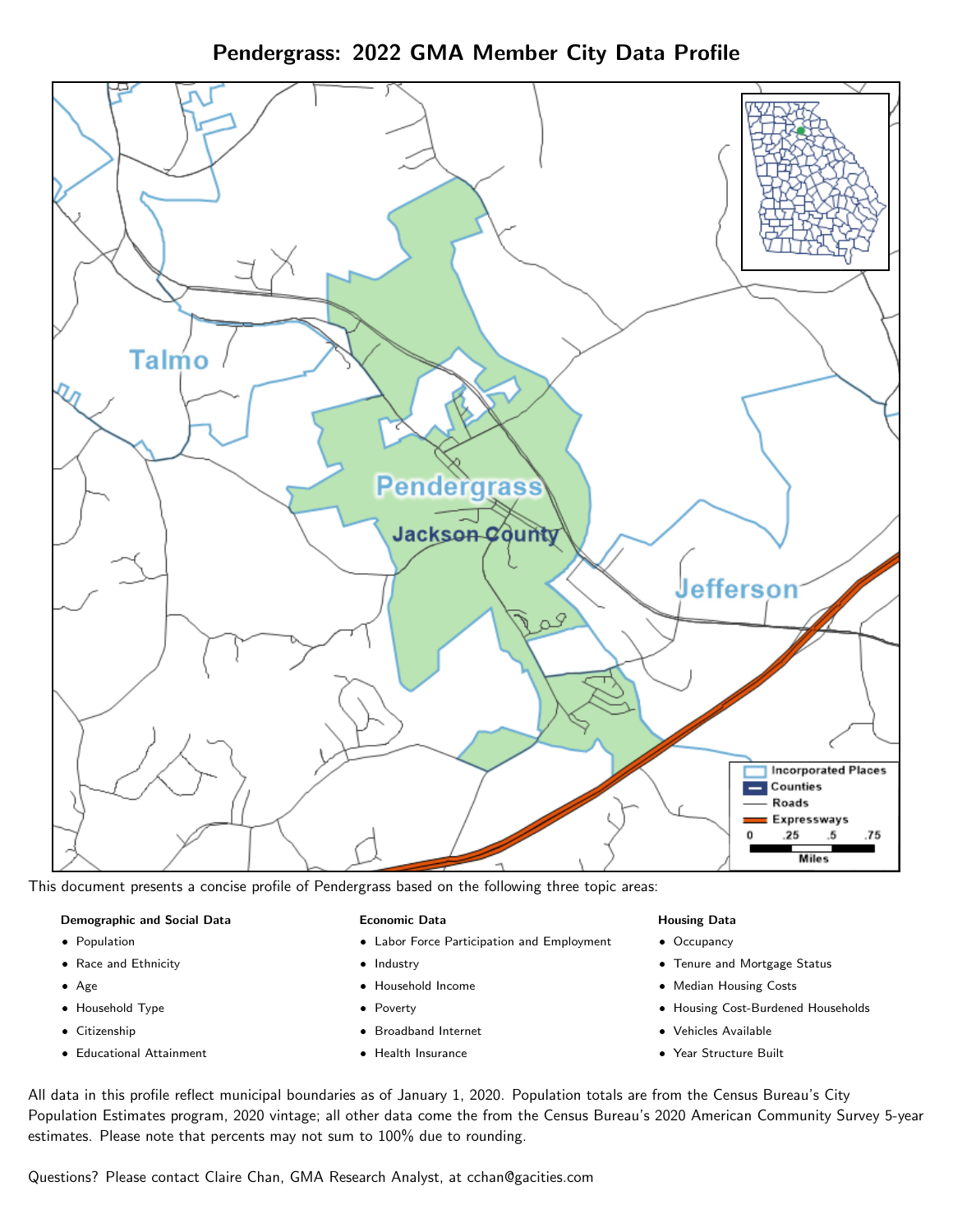# Pendergrass: Demographic and Social





**Citizenship** 



Source: American Community Survey, 2020 5-year estimates, table B05002 Source: American Community Survey, 2020 5-year estimates, table B15002

### Race and Ethnicity



Source: U.S. Census Bureau, City Population Estimates, 2020 vintage Source: American Community Survey, 2020 5-year estimates, table B03002

## Household Type



Source: American Community Survey, 2020 5-year estimates, table B01001 Source: American Community Survey, 2020 5-year estimates, table B11001

### Educational Attainment



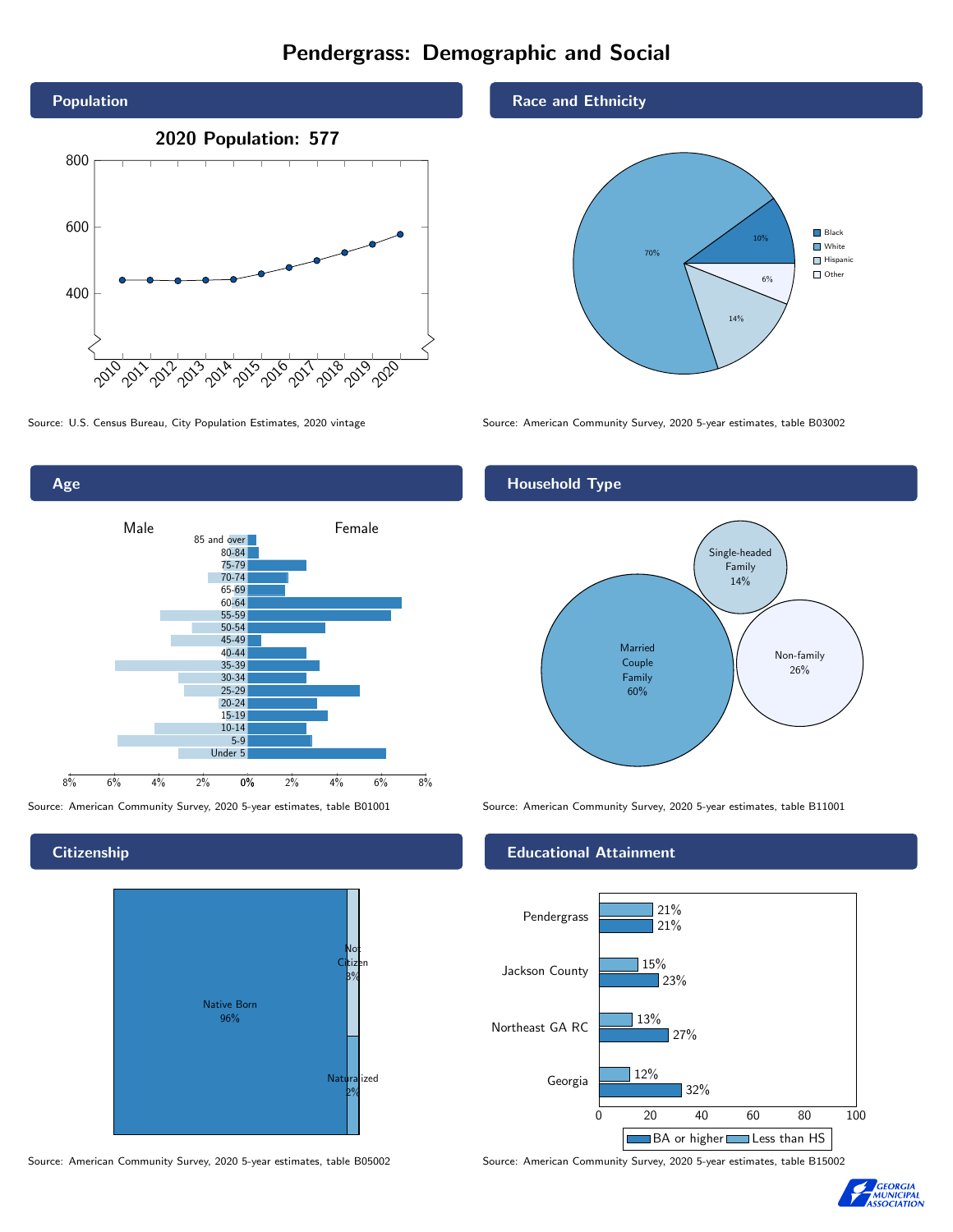# Pendergrass: Economic



Source: American Community Survey, 2020 5-year estimates, table B23001 Note: Unemployment rate is based upon the civilian labor force.

# Household Income 0 50,000 100,000 150,000 200,000 250,000 Georgia Northeast GA RC Jackson County Pendergrass \$85,691 \$76,915 \$84,539 \$67,205 \$61,224 \$57,901 \$68,307 \$60,750 Mean Median

Source: American Community Survey, 2020 5-year estimates, tables B19013 and B19025 Source: American Community Survey, 2020 5-year estimates, table B17010



# Industry

| Agriculture, forestry, fishing and hunting, and mining      | $1\%$ |
|-------------------------------------------------------------|-------|
| Construction                                                | 19%   |
| Manufacturing                                               | 19%   |
| <b>Wholesale Trade</b>                                      | 2%    |
| Retail Trade                                                | 10%   |
| Transportation and warehousing, and utilities               | 3%    |
| Information                                                 | $1\%$ |
| Finance and insurance, real estate, rental, leasing         | 2%    |
| Professional, scientific, mgt, administrative, waste mgt    | 10%   |
| Educational services, and health care and social assistance | 18%   |
| Arts, entertainment, recreation, accommodation, food        | 13%   |
| service                                                     |       |
| Other services, except public administration                | $0\%$ |
| Public administration                                       | $1\%$ |

Source: American Community Survey, 2020 5-year estimates, table C24030

## Poverty



#### Health Insurance



Source: American Community Survey, 2020 5-year estimates, table B28002 Source: American Community Survey, 2020 5-year estimates, table B18135